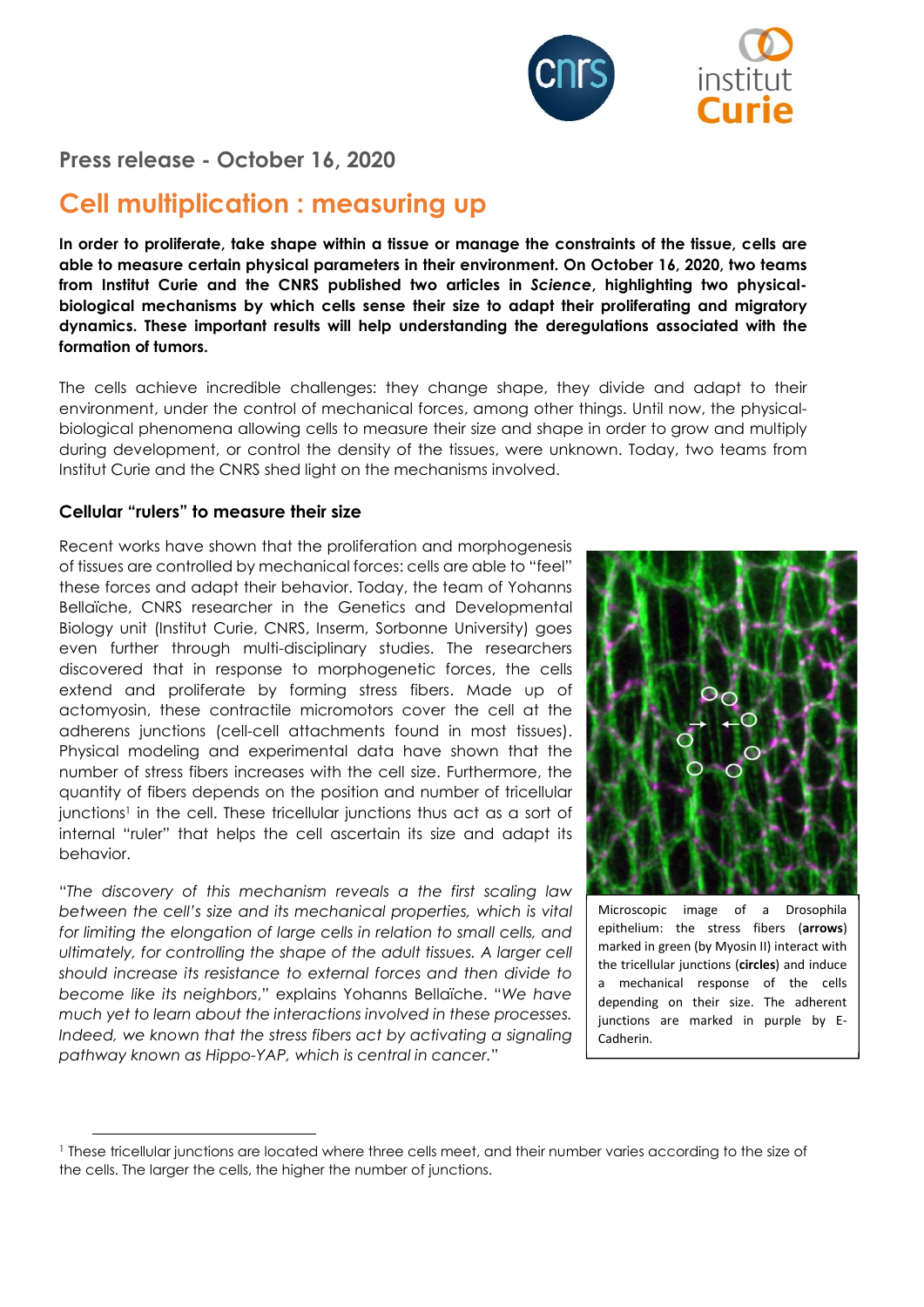

## PLBIO - Projets Libres en BIOlogie du cancer 2020 (free projects in biology of cancer) from the Institut National du Cancer:

# Analyzing the links between mechanical forces, cell division and tumor formation

In line with his work, Yohanns Bellaïche is starting up a 4-year Institut National du Cancer (INCa) PLPBIO 2020 project, in collaboration with Nicolas Minc (CNRS researcher in the Cell Spatial Organization team) and Delphine Delacour (CNRS researcher in the Cellular and Mechanical Adhesion team) at the Institut Jacques Monod (CNRS/University of Paris). The project's aim is to establish the general mechanical and biological principles that link cell multiplication and the occurrence of tumors. By combining techniques involving genetics, in vivo microscopy and force measurements, this project aims in particular to:

- Characterize in terms of quantity how genetic defects lead to the formation of tumors, by controlling mechanical forces during cellular multiplication.
- Figure out how cells "feel" mechanical forces.
- Establish signaling pathways that protect the tissues from architectural defects caused following deregulation of cellular multiplication.

Find out more about the PLPBIO 2020 projects on the INCa website: https://www.e-cancer.fr/Institutnational-du-cancer/Appels-a-projets/Appels-a-projets-resultats/PLBIO-2020

## The cell nucleus "gages" its state of compression

The team of Matthieu Piel, CNRS researcher in the Cell Biology and Cancer unit (Institut Curie, CNRS, Sorbonne University), based at the Pierre-Gilles de Gennes Institute for Microfluidics, is seeking to find out how certain cells (immune cells or cancer cells) are able to adapt their behavior when they are confined in a dense environment.

In the journal Science, researchers from Institut Curie and CNRS, in collaboration with the team of Daniel Müller, at the ETH in Basel, Switzerland, and Alexis Lomakin, a researcher from the Children's Cancer Research Institute in Vienna, Austria, demonstrated that the cell nucleus is able to detect the degree of compression imposed by the environment. This result is corroborated by a study published in the same issue of Science by researchers from the Centre for Genomic Regulation (CRG) in Barcelona. Traditionally considered as a passive "warehouse" for genetic material, the nucleus turns out to be an active compartment, able to quickly convert mechanical stimulations into biochemical signals. Indeed, the nucleus deforms with the cell, its rigid envelop stretches due to the force of deformation. This tension triggers the action of enzymes that allow the cells to adapt their mechanical state and their behavior. "The enzymes involved will produce signals. They will trigger a contraction in the cells that can be seen as a sort of escape reflex, just like when we hug a pet too tightly, and thus allow it to protect its nucleus by escaping confinement," explains Mathieu Piel, CNRS researcher. These signals can also be felt by neighboring cells and can cause collective effects.

This mechanism fulfils an essential role to ensure that the cells, like immune cells, can adapt, survive and move efficiently in an over-populated and mechanically diverse environment such as that of tumors.

Matthieu Piel concludes: "Our results show that the cells are surprisingly resistant to compression forces; they monitor their own shape and develop an active contractile response when they are too deformed. Today the challenge we face is to be able to characterize the complete spectrum of signals triggered by the deformation of the cell nucleus, and understand the signaling pathways at play, the epigenetic and metabolic adaptations involved... all vital leads for our future research!"